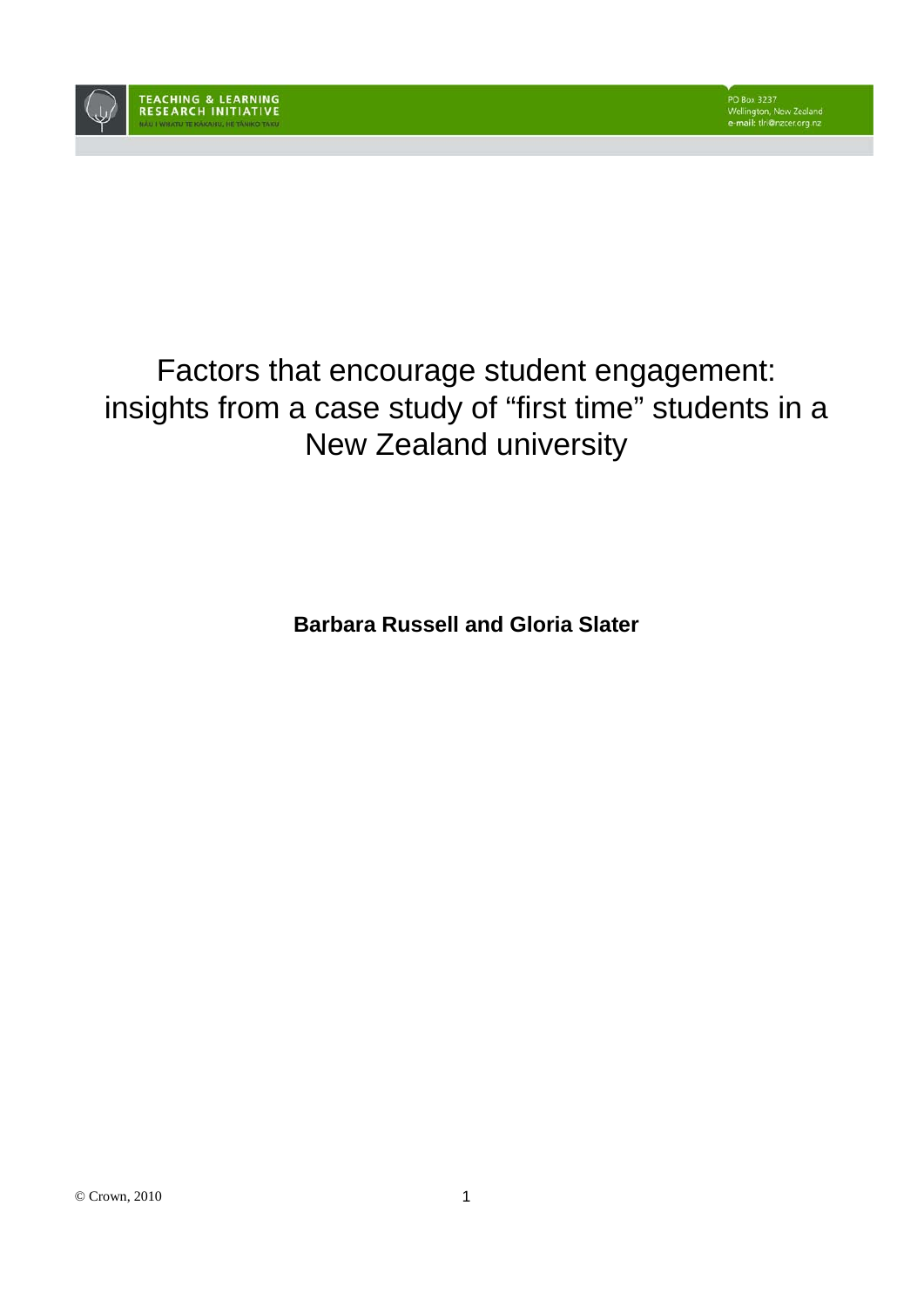# **Abstract**

This case study considered data on student engagement gathered from students in a large university and represents a vertical study within the larger Teaching and Learning Research Initiative (TLRI) project. The programmes are delivered through a range of modes and media to students of widely differing ages and a range of ethnicities. The focus of the case study involved four phases: an extensive review and synthesis of literature shared among all nine participants of the project, a survey of students by questionnaire, interviews with selected students to elaborate on key findings identified in the student survey, and data gathered from lecturers in the university through a questionnaire.

There were 173 student responses to the questionnaire. Ten students were chosen to be interviewed from those who had volunteered. The interviews were semi-structured, with predominantly open-ended questions, based initially on collated questionnaire responses but allowing the interviewer to ask further questions to clarify points made by the participants. The 10 interviewees included seven extramural students of nontraditional age, including two who had already gained a tertiary qualification elsewhere; and three internal students who were under 20 years of age. In the teacher survey, 193 lecturer responses were received including 67 who made additional comments to all or some of the four questions in the second part of the questionnaire.

We acknowledge that the 14 percent response rates from the student questionnaire and 14.8 percent response rate from the teacher survey for this case study were disappointingly low. As a result, it was difficult to draw definitive conclusions. However, by triangulating the student data, using the conceptual framework developed by Zepke and Leach (2008), some useful insights worthy of reporting and of investigating in future studies were identified. This also enabled us to make comparisons between student and lecturer perceptions in the fourth phase of the study, in order to identify commonality or difference. These insights suggested areas of policy and practice that might be developed to improve the quality of student engagement. They also provided points of discussion and debate on this important concept.

A number of commonalities were identified. The findings from the student data showed that supportive teachers aid learning, that students need to feel competent and that active, meaningful learning that has relevance to "real life" is highly valued. These factors were rated highly by both students and their lecturers. Lecturers too reiterate that good teaching is a high priority, that teachers—and what they do—matter! The data also demonstrated that engaged students are intrinsically motivated and need to feel able to work autonomously and to achieve success. Lecturer comments suggest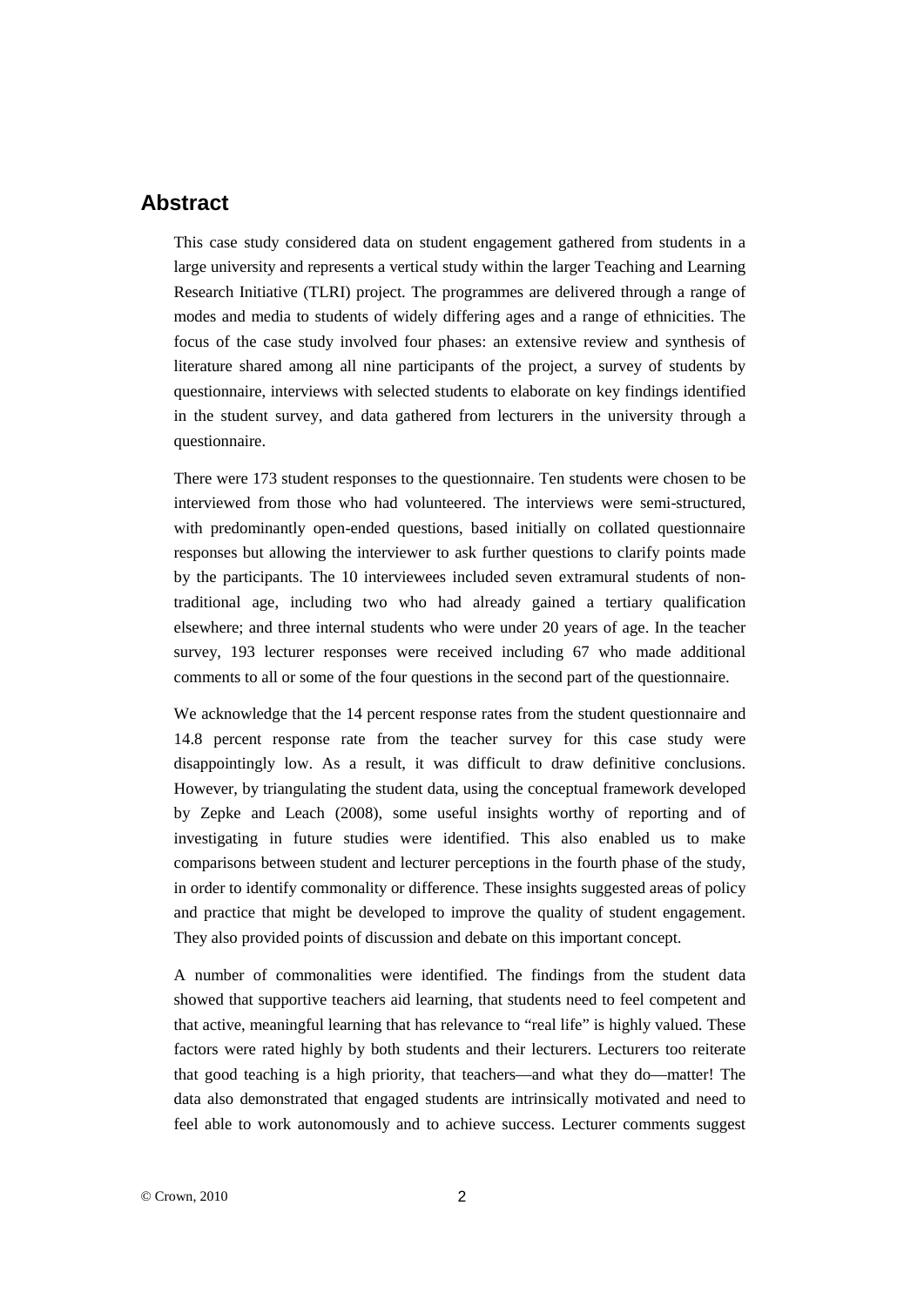that they do indeed recognise that these competencies are valued highly by, and are motivational to, students.

The data showed some areas of difference relating to student and lecturer perceptions of the effect of changing demographics, financial factors, and other external factors upon students' ability and/or desire to engage with their studies. While the differences were not huge, they were significant. Students perceived that having to continue to work to support their studies, or travelling long distances to attend classes, or, for many older students, the demands of family life had an important effect on their engagement. In contrast, lecturers tended to rate these factors as of lower importance. Indeed some comments suggested that it was the students "problem" and they should plan and manage their life better if these factors impinged negatively upon their studies. An interesting difference was related to cultural awareness. Here the lecturers rated the need to "respect students cultural background" much more highly than the students did.

A number of institutional factors such as large classes, financial restrictions on resourcing, and changing demographics were identified by lecturers as having a negative effect on student engagement and on their own motivation and enthusiasm. We suggest that there is a need to reduce class sizes to increase the opportunities for lecturers' meaningful interaction with students. While this might be an "idealistic" recommendation, it is clearly important to lecturers, and we suggest that ways be found of integrating meaningful and supportive lecturer/student, student/student and small group interactions within large classes.

Finally, the study indicated that the strand of "active citizenship" needs further research. This strand was given low priority by the participants in this case study; this appeared to be because students have a narrower focus on the achievement of their immediate academic and transactional goals and lecturers may not have the time to explore the "wider purposes" of engagement with learning. However, some aspect of citizenship is almost always articulated in one form or another in both university mission statements and expected graduate profiles. We recommend that future engagement research could profitably focus on tracking this aspect, identifying relevant teaching and learning strategies and further refining the concept.

# **Introduction**

There have been a considerable number of studies that examine the experiences of students in tertiary institutions. During a decade of high attrition rates these experiences, and especially student perceptions of their time studying, have been of particular interest to policy makers and practitioners alike (Tertiary Education Commission, 2005, 2007, 2009). Many studies have focused on the first year experience with the aim of identifying factors that students perceive as contributing to persistence and motivation (Zepke & Leach, 2005) and which are likely to lead to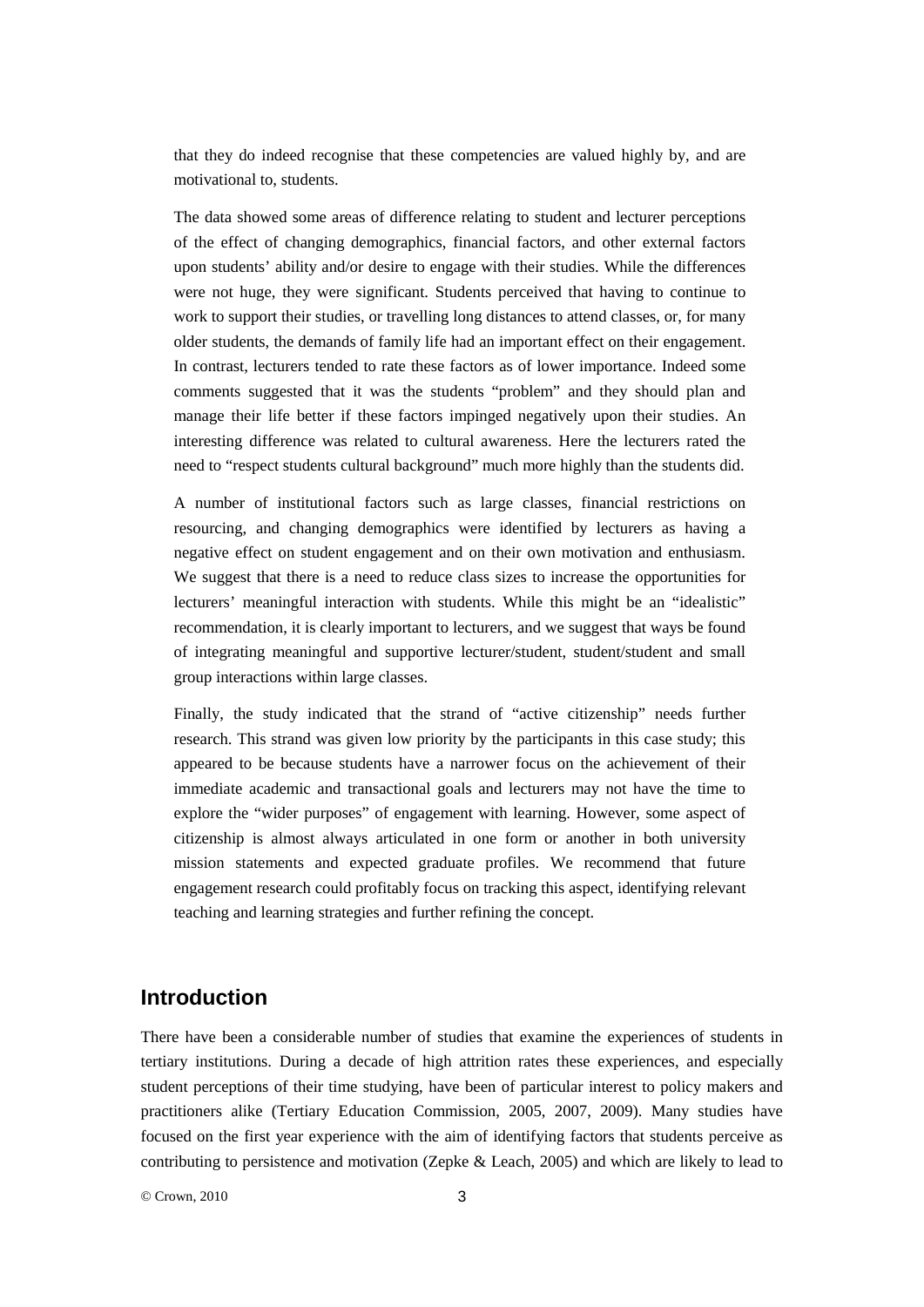engagement with their chosen programme. "Engagement" has, therefore, become a term frequently used to describe a compendium of behaviours characterising students who are said to be more involved with their university community than their "less engaged" peers (Krause, 2005), with the assumption that such engagement involves "activities and conditions likely to generate high quality learning" (Australian Council for Educational Research, 2008, p. 6).

This paper examines the perceptions of a group of students enrolled for the first time in a university. The case study university is large by New Zealand standards and operates at a number of locations. It has a multi-discipline profile, offers distance learning programmes, is research based and community focused. The university has a commitment to the enrichment of New Zealand's bicultural heritage and national identity but also seeks an international role and recognition through research, programme outreach, and the recruitment of an appropriate proportion of international students. This paper seeks to discover how this group of students engage with their learning. Rich international research suggests that while student engagement is a complex construct, not easily defined, it can nevertheless be a useful mechanism for interpreting the relationship between students and institutions and the qualities and dynamics of attending university (Coates, 2006). The research reported here was funded by the Teaching and Learning Research Initiative (TLRI) and is part of a larger project involving eight other tertiary institutions in New Zealand.

# **Literature review**

Research approaches "engagement" from different perspectives with both qualitative and quantitative research called for in order that in-depth understanding of reasons for engagement might be established (Krause & Coates, 2008). Zepke et al. (2008) summarised the content of more than 90 research items. Zepke and Leach (2008) developed an initial conceptual framework (Table 1) with two features; one identifying four main strands from the engagement literature and the other identifying possible indicators that illuminate these strands.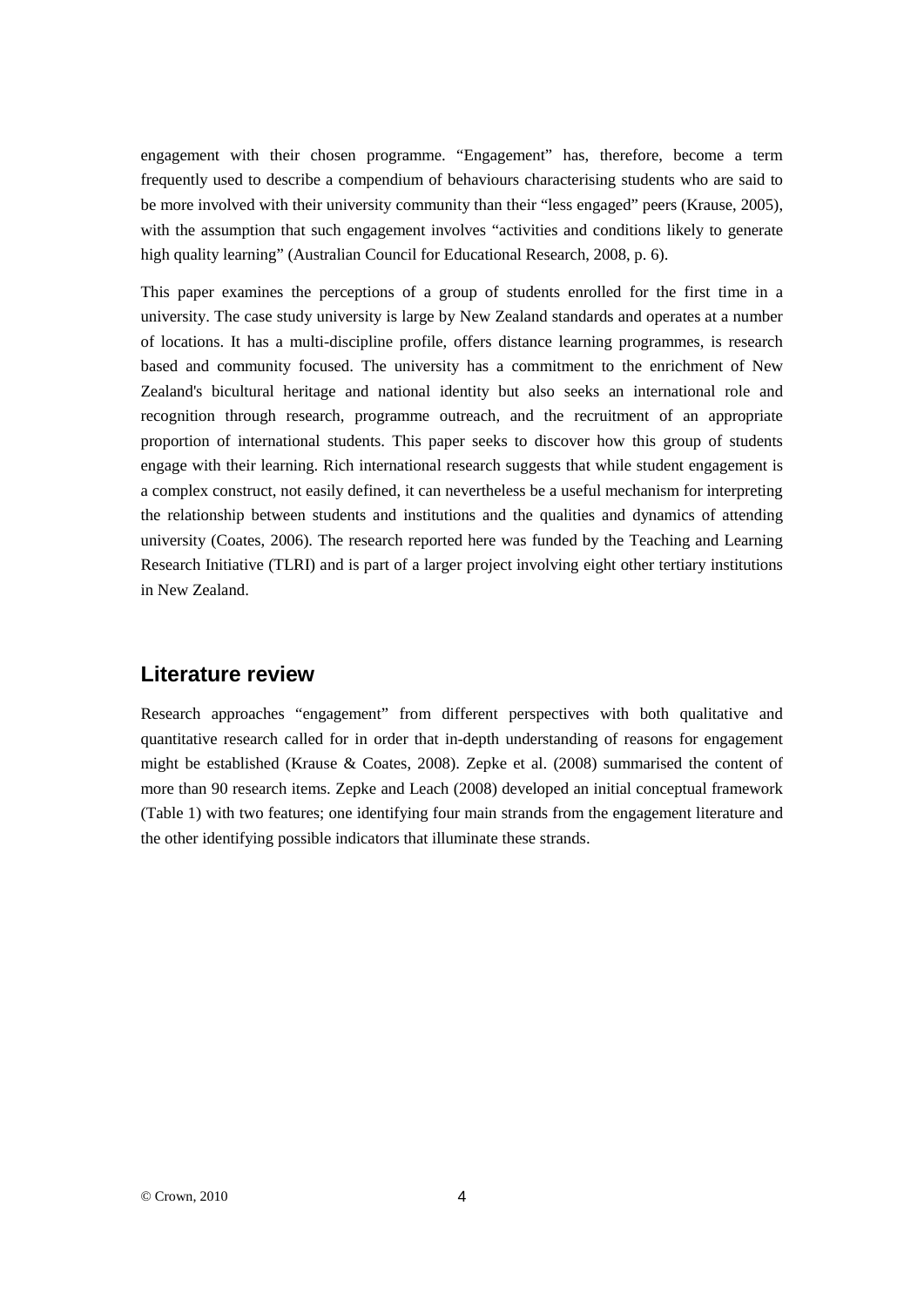| Lenses of engagement                                                                                                            | <b>Chosen indicators</b>                                                                                                                                                                                                                                                                     |
|---------------------------------------------------------------------------------------------------------------------------------|----------------------------------------------------------------------------------------------------------------------------------------------------------------------------------------------------------------------------------------------------------------------------------------------|
| <b>Motivation and agency</b><br>Engaged students are intrinsically motivated<br>and want to exercise their agency               | A learner feels able to work autonomously<br>A learner feels they have a relationship with others<br>A learner feels competent to achieve success                                                                                                                                            |
| <b>Transactional engagement</b><br>Learners and teachers engage with each<br>other                                              | Students experience academic challenge<br>Learning is active and collaborative in and out of the<br>classroom<br>Students and teachers interact constructively<br>Students have enriching educational experiences                                                                            |
| Institutional support<br>Institutions provide an environment<br>conducive to learning                                           | There is a strong focus on student success<br>There are high expectations of students<br>There is investment in a variety of support services<br>Diversity is valued<br>Institutions continuously improve                                                                                    |
| <b>Active citizenship</b><br>Students and institutions work together to<br>enable challenges to social beliefs and<br>practices | Students are able to make legitimate knowledge claims<br>Students can engage effectively with others including the<br>"other"<br>Students are able to live successfully in the world<br>Students have a firm sense of themselves<br>Learning is participatory, dialogic, active and critical |

#### Table 1 **A conceptual framework for student engagement**

## Motivation and agency

Motivation is considered a key factor in students' level of interaction with their studies and perceptions of self-efficacy. Self-determination theory (Deci & Ryan, 2000) maintains that a consideration of innate psychological needs—for example, for competence, autonomy, and relatedness—is important in understanding human motivation. Environments that provide satisfaction of these basic needs are said to encourage natural growth processes including intrinsically motivated behaviour. Situations where these needs are not met are associated with poorer motivation, performance and wellbeing (Deci & Ryan, 2000). Fazey and Fazey (2001) suggest that students arrive at university with the potential to be autonomous in their learning and argue that it is the responsibility of those who organise the learning environment to nurture this potential if the autonomous behaviour is to be realised.

Feeling competent is also a basic human need (Deci & Ryan, 2000); the desire to acquire mastery and to display competence is likely to be a strong motivator in the learning situation (Taylor, 2008). Consequently it is important for university staff to offer beginning students opportunities to increase their perceptions of their academic competence at an early stage in their studies (Fazey & Fazey, 2001). Another aspect of students' physiological need for competence is the ability to feel competent to achieve their goals. Yorke (2006) suggests that, in order to meet this need, many students engage in what he calls a process of "satisficing"; they make choices in their study that will allow them to achieve their goals. A "satisficing" learner comes close to being a strategic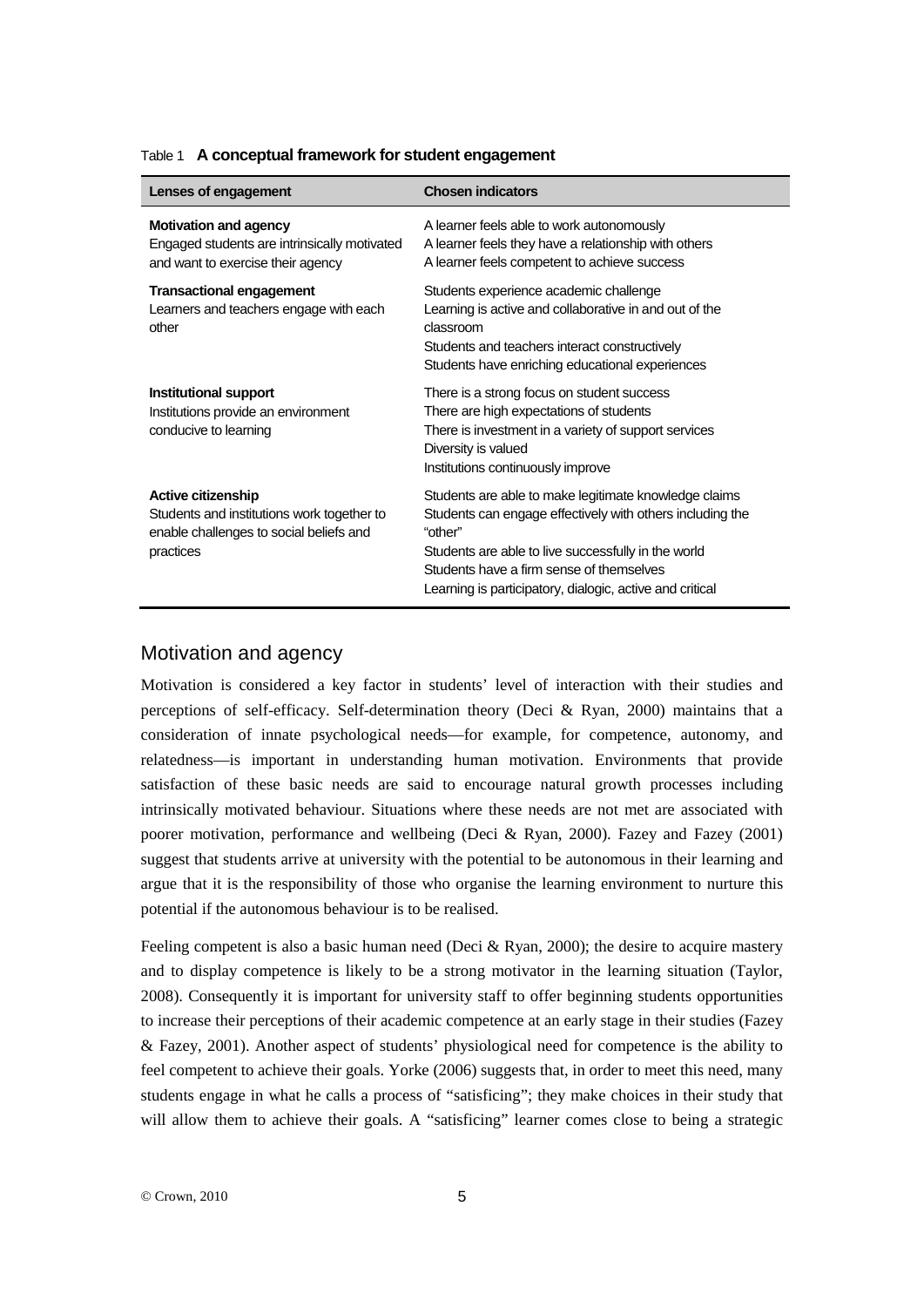learner or "cue-seeker" (Salyo, 1975)—one who may adopt both deep learning and surface learning strategies in order to achieve performance goals and learning goals.

A third indicator identified in the conceptual framework (Zepke & Leach, 2008) is that of "belonging", or the need to have relationships with others, a concept akin to what Tinto (1987, 1993) called social integration. Deci and Ryan (2000) suggest that the need for relatedness is innate and reflects a deep design feature of social organisms that is part of social functioning. They believe that where the learning circumstances are optimal the needs for autonomy and relatedness are complementary but where the circumstances are less than optimal, at times "the need for relatedness can compete or conflict with … the need for autonomy" (Deci & Ryan, 2000, p. 253). Calder (2004) found that first-time students were more likely to feel they belonged in an educational institution where there were specific strategies to encourage positive peer, mentor and lecturer interactions.

## Transactional engagement

The relationship between students and teachers is an important lens through which to view student engagement. Umbach and Wawrzynski (2005) found that teacher's beliefs and attitudes had a significant effect upon the learning environment they created. In the American National Survey of Student Engagement (NSSE), Kuh and others found that effective teaching and institutional support enhanced student engagement (Hu & Kuh, 2002; Kuh, 2001), as do good student/teacher relationships (Australian Council for Educational Research, 2008; Community College Survey of Student Engagement, 2006). The relationship students develop with their teachers is thus a significant theme in the literature. When teachers are enthusiastic, well prepared, approachable and have positive beliefs and attitudes towards learning, their interactions with students tend to be supportive, then positive relationships develop (Mearns, Meyer, & Bharadwaj, 2007; Umbach & Wawrzynski, 2005).

Affective and co-operative learning relationships among students are also important both in students' perceptions of belonging and in promoting effective learning. Some studies (Calder, 2004; Moran & Gonyea, 2003) have examined the role of co-operative or collaborative learning in encouraging deep rather than surface learning and positive inter-student relationships have been shown to promote motivation, increase feelings of self-efficacy and encourage persistence (Farrell & Farrell, 2008; Russell, 2007; Moran & Gonyea, 2003).

#### Institutional support

The experiences students have during their first year in a particular educational environment shape their perceptions of that environment, with student engagement more likely where the institution is supportive of new students, and has an effective organisational culture (Pittaway & Moss, 2006; Reason, Terenzini, & Domingo, 2006). Such a culture would welcome and respect students from diverse backgrounds, provide a wide range of appropriate support services and be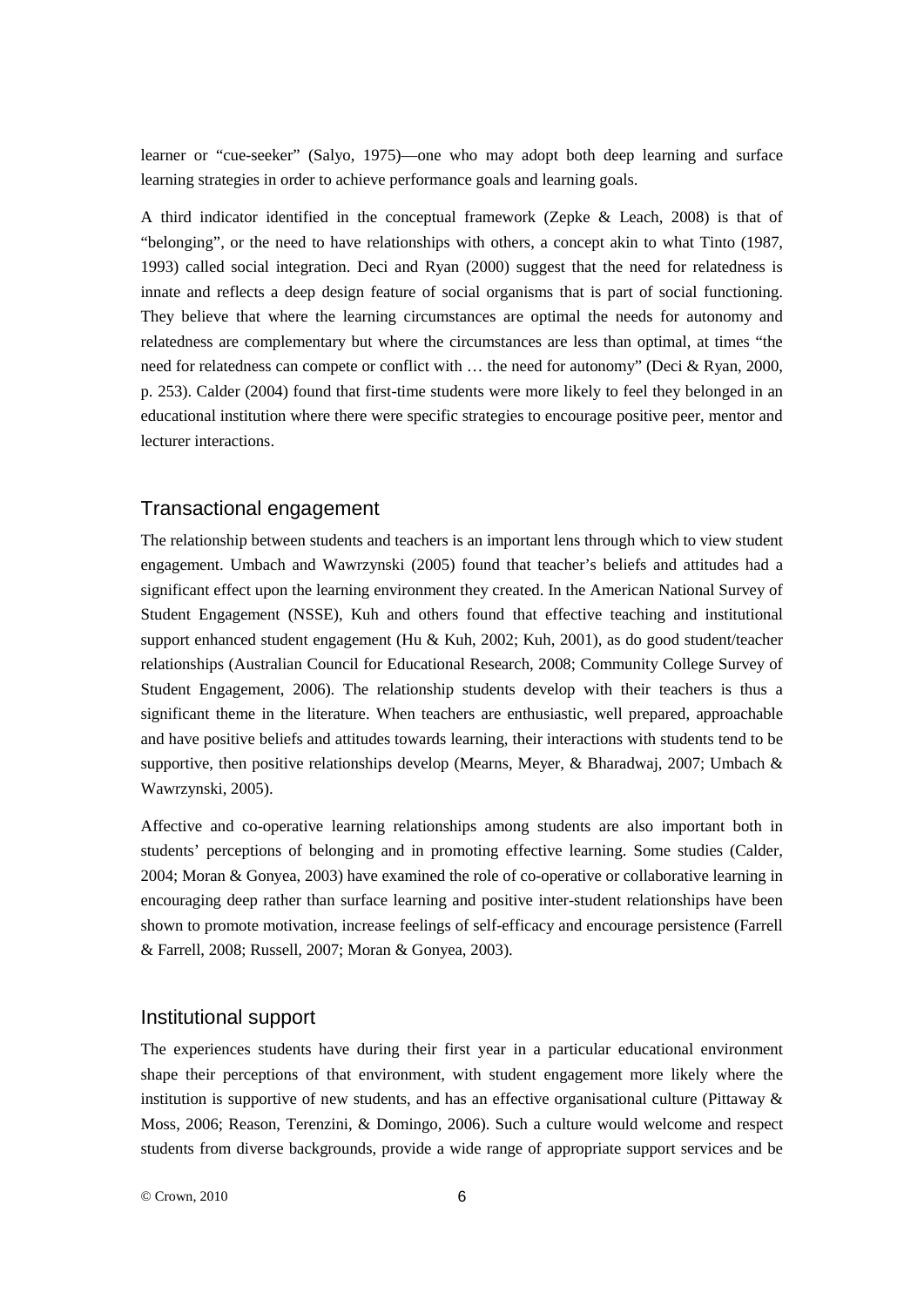willing to adapt to the changing needs of students (Porter, 2006; McInnis, 2003; Yorke, 2006). Policies and practices used to enhance student engagement, in diverse institutions, are likely to show benefits to student learning and educational effectiveness when appropriate support structures are provided (Kuh et al., 2005: Kuh & Gonyea, 2003).

## Active citizenship

Kezar and Kinzie (2006), in examining the role of "mission" in student engagement, suggest that educational institutions that acknowledge and foster active citizenship qualities in their students demonstrate a positive relationship between the institution's sense of mission and the enriching experiences and level of educational challenge provided. Zepke and Leach (2008) suggest that active citizenship involves the ability to challenge social beliefs and practices. It can be argued that students, who demonstrate legitimate knowledge, engage effectively with others and live successfully in the world, might be said to be active citizens; such students are likely to have a positive self-image and demonstrate considerable efficacy in their approach to learning.

Yorke (2006) argues that self-belief, efficacy and appropriate personal qualities together with the metacognitive attributes of thinking, learning and problem solving are probably the most important features of engagement. A strong sense of self is also identified as an indicator. Barnett and Coate (2005) argue that active engagement goes beyond "operational" to "ontological" engagement—a deep, personal and inner involvement in learning—while Butler-Kisber and Portelli (2003) suggest that a "critical-transformative" perspective engages students through a challenge to rethink experiences in the interest of creating a more just and democratic community. Students, they say, need to be in communities that actively encourage power sharing because when they feel their voice is heard, disengagement diminishes.

## **Method**

Zepke, Leach, and Butler (2008) have described fully the methodology used in this project. Here, a summary of the methods used to obtain the data reported in this case study suffices. The paper describes and analyses data from two sources. The first was a questionnaire distributed either online or as a paper copy, to a sample of first-time enrolled students, representative of gender, age and ethnicity. The questionnaire contained five sections, the first four with Likert scales approximately relating to the strands of engagement conceptualised by Zepke and Leach (2008) and one detailing demographics. Question 1, relating to motivation and agency, used 24 items divided into three clusters: competence, agency and belonging. Question 2 used 26 items relating to transactional engagement and surveyed teacher and student interactions with a subscale asking how well these interactions were carried out. Question 3 had 12 items relating to social and environmental factors and a subscale surveying how these factors were perceived to affect students' success. Question 4 had 10 items relating to autonomy, democratic engagement and social interaction.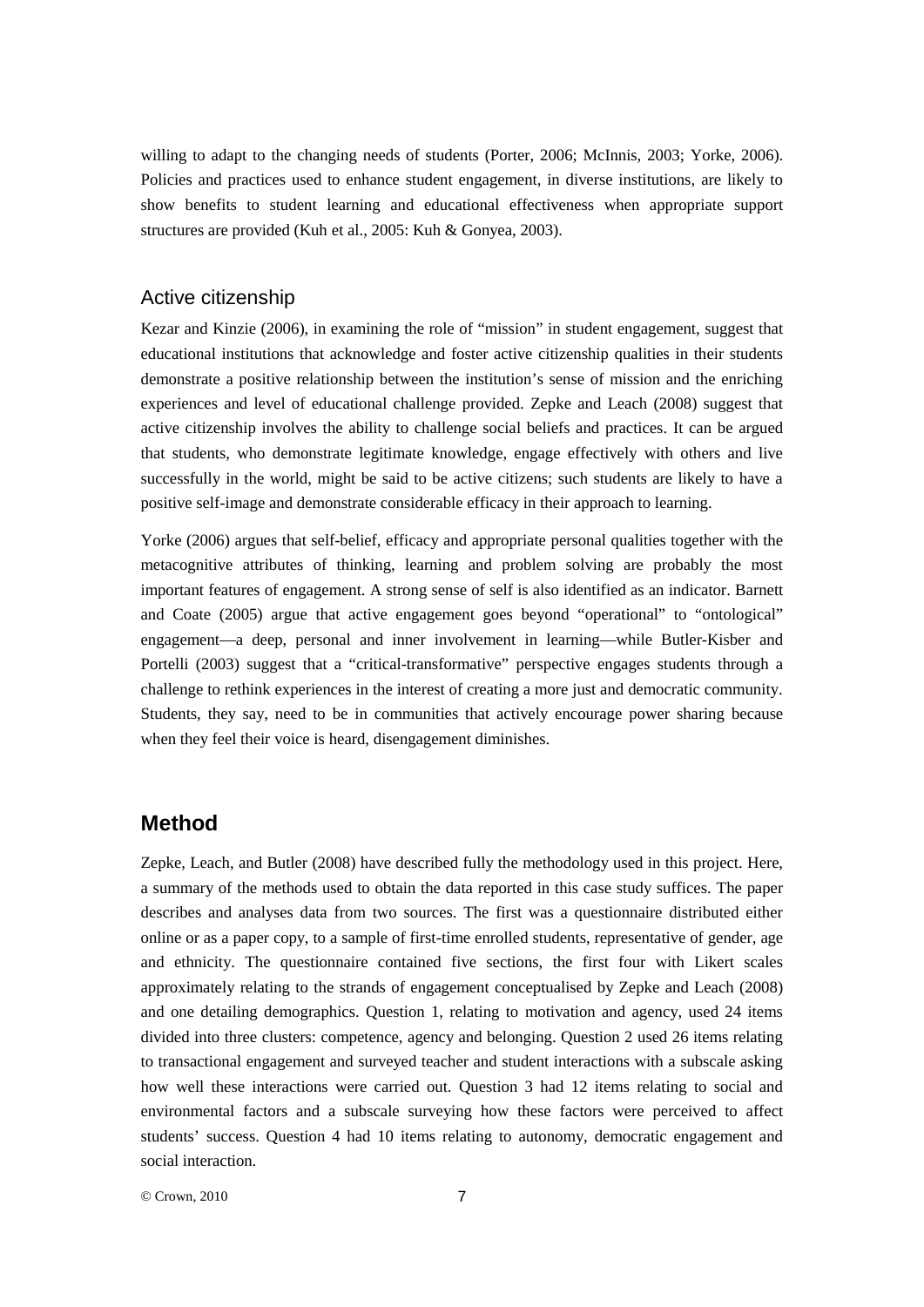The second set of data were gathered in interviews conducted, either on campus or by telephone, with 10 students chosen randomly from those who had volunteered. Interviews were semistructured, with predominantly open-ended questions, based initially on collated questionnaire responses but allowing the interviewer to ask further questions to clarify points made by the participants. Interviewees were also encouraged to add further information they felt relevant. Interviews lasted 20 to 40 minutes. The 10 interviewees included seven extramural students of non-traditional age, including two who had already gained a tertiary qualification elsewhere. Three interviewees were under 20 and were internal students. Student comments were further examined to see how they related to the conceptual framework of student engagement suggested by Zepke and Leach (2008).

A total of 173 students responded to the questionnaire. Respondents were asked to indicate if they were willing to take part in a follow-up interview. In the following discussion, the term student/s refers specifically to those students in this institution who responded to the questionnaire (including those who took part in the follow-up interviews). Percentages used relate to the 173 students who responded to the questionnaire. For analytical purposes, responses of "very important" and "important" are combined; similarly, where applicable, responses of "little" and "no" importance are also combined. However, another category, "not applicable", when used, was analysed separately again. Interviewees have been indicated numerically to preserve anonymity.

Finally, ideas from the literature were combined with insights from both the survey and interview data to develop an integrated picture within this framework. It must be acknowledged that the 14 percent response rate from the questionnaire for this case study is disappointingly low. As a result no definitive conclusions can be drawn; however the analysis of data from all three phases, limited though it is, has provided some useful insights that are worthy of reporting and perhaps of investigating in future studies. At the very least they provide points of discussion and debate around this currently important concept.

# **Results and discussion**

In order to draw insights from the study, the three sources of collected data have been analysed by employing the four strands of the conceptual framework developed by Zepke and Leach (2008, see Table 1). This conceptual framework is also used to structure the discussion.

#### Motivation and agency

Question 1 in the survey asked students to respond to 24 items, rating how they perceived each of these as affecting their engagement with their studies. Unsurprisingly, responses suggest that students value the ability to act for themselves in effecting their learning/studies. Ten statements received high ratings (above 80 percent), all related either to competency or agency. Almost all students (99 percent) responded that knowing how to achieve their goals was important to them.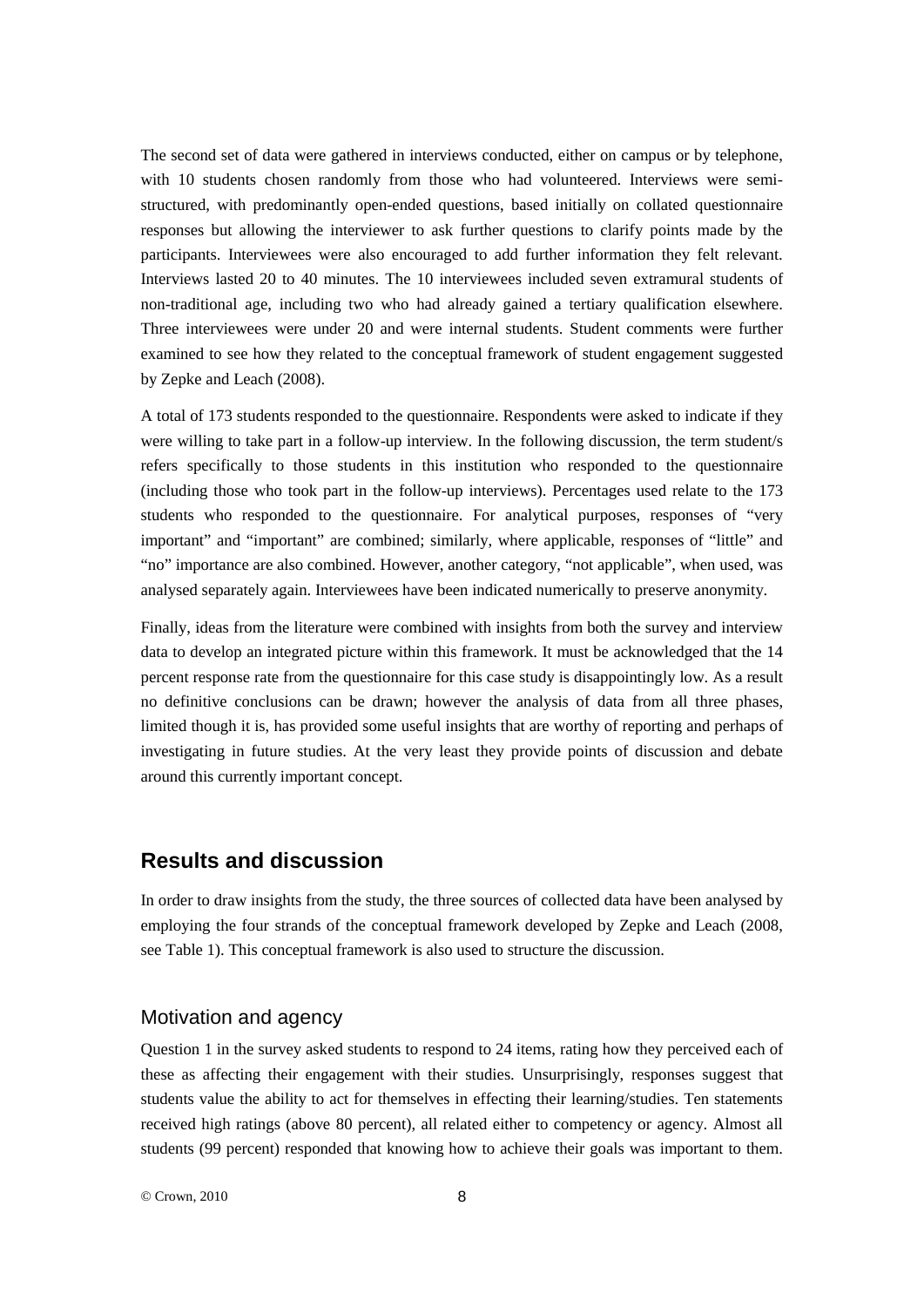Having high standards, being responsible for their learning and knowing how to apply learning also rated highly as motivational factors. The interviews confirmed this data:

> I make sure I go and do what I have to do … I don't allow interruptions … we actually moved so I wouldn't be interrupted. (2)

This student perceived herself as highly capable, highly motivated and was prepared to remove herself from an environment with too many extended family distractions. Another compared her situation at university with that of being in high school (from which she had dropped out) suggesting that now:

> Everything is under my control … everything is up to me, I'm not going to get hounded for something I am not doing, and in a way it motivates me. (6)

For one of the interviewees, financial cost provided the impetus needed to take control of her learning and for it to benefit her in her work situation,:

> If I'm going to spend this money, I might as well make the most of it and get as much out of it as I can and relate it back to work. (9)

"Belonging" or relatedness is an important aspect or indicator of motivation (Deci & Ryan, 2000). Four of the five statements in the group of items that received between 70 percent and 80 percent of responses related to belonging suggesting that for these students "belonging", while still important, is less important to their success than autonomy and competence. Statements linked to belonging that were rated more highly than others had more to do with being valued (80 percent) and feeling accepted (79 percent) rather than, for example, with working co-operatively with other students. Interviews suggested that sometimes respondents were not sure why they felt they belonged, just that they did:

> I haven't got the … T shirt and all that but it's good, I feel part of it and I can't explain why. (3)

> I feel very much part of [the university]. I tell people I go to … [this university] and the lecturers have been really good … I get emails from [the university] telling me what is going on. (6)

Interestingly, in the interviews, while most respondents saw competence and autonomy as important they only referred to these indicators briefly or by inference. In contrast most respondents talked at some length about the importance of belonging. It may be that this different emphasis arose as a result of students being more able to elaborate upon personal affective responses in a one-to-one interview than when merely allocating ratings.

Most interviewees spoke affirmatively about working in groups but some suggested that this was most beneficial when the members had things in common such as similar ages, interests or ability:

Working together on a task is … up there on a 9.9 out of 10 scale. (4)

I study a lot in groups. … Having someone to bounce ideas off … so you are not just looking at yourself and your ideas. (7)

© Crown, 2010 9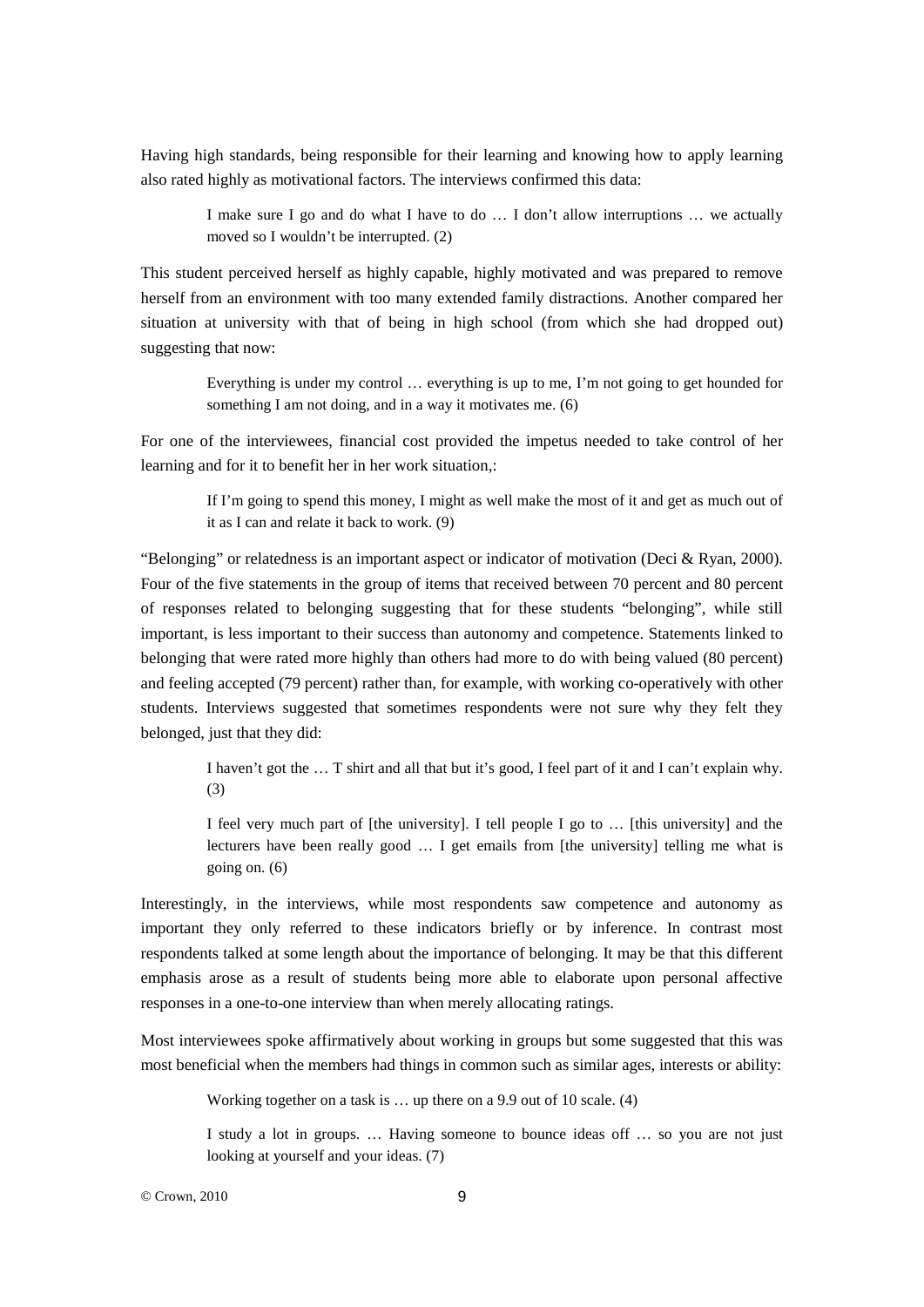However some also expressed negative perceptions of working in a co-operative or collaborative group when such a group was selected arbitrarily by a lecturer rather than by personal choice:

> We have been made to work in groups ... but you don't select them yourself ... you end up working with people you wouldn't ordinarily have chosen … we just sat there … and I would be the one talking … I would have been gone in a flash if we could have swapped. (6)

For distance students, working with others was not usually an option, although some indicated that they had attended contact courses; of these, most felt that such courses had been supportive of their learning because of the interactions with staff and other students. In some instances online "learning groups" of students had developed from these courses. Informal "buddy" pairs or groups initiated by the students themselves were also highly valued:

> We discuss everything. I know people's life stories. ... A lot of people I'm talking to are grandparents … you can see how they have been learning for the last twenty years and you get tips from them and how they approach their learning. (6)

#### Transactional engagement

Question 2 on the questionnaire listed 26 statements relating to transactional relationships; students were asked to rate each statement in terms of its importance to them. Of the 12 statements ranked above 90 percent, seven include teacher attributes. Students, for example, rate both prompt teacher feedback and feedback that improves learning as being highly important (both 97 percent). Teacher enthusiasm (95 percent) and availability (94 percent) are also highly rated, as are having access to necessary resources (96 percent), challenging content (92 percent) and being able to apply what they are learning in practice (90 percent). These results would support findings (Hu & Kuh, 2002; Kuh, 2001; Mearns et al., 2007; Umbach & Wawrzynski, 2005) that students perceive transactions between teachers and students as a significant factor in effective learning and engagement.

However the results suggest that, for this institution, students are somewhat less satisfied with how well these things are being done; only teacher enthusiasm (91 percent) and being challenged in their learning (88 percent) come close to matching student expectations. It may be that the number of distance students who responded to the questionnaire influenced the discrepancy between these results as such students would only have opportunities to relate to teachers and other students face-to-face if their programme of study included a contact course. For the distance students interviewed, contact courses, when available, were useful in meeting lecturers face-toface and most indicated that such courses were a positive experience. A distance student who had already gained an engineering degree elsewhere, for example, found the contact course:

> Absolutely brilliant as an extramural student … to get the lecturing that we received was really good. (3)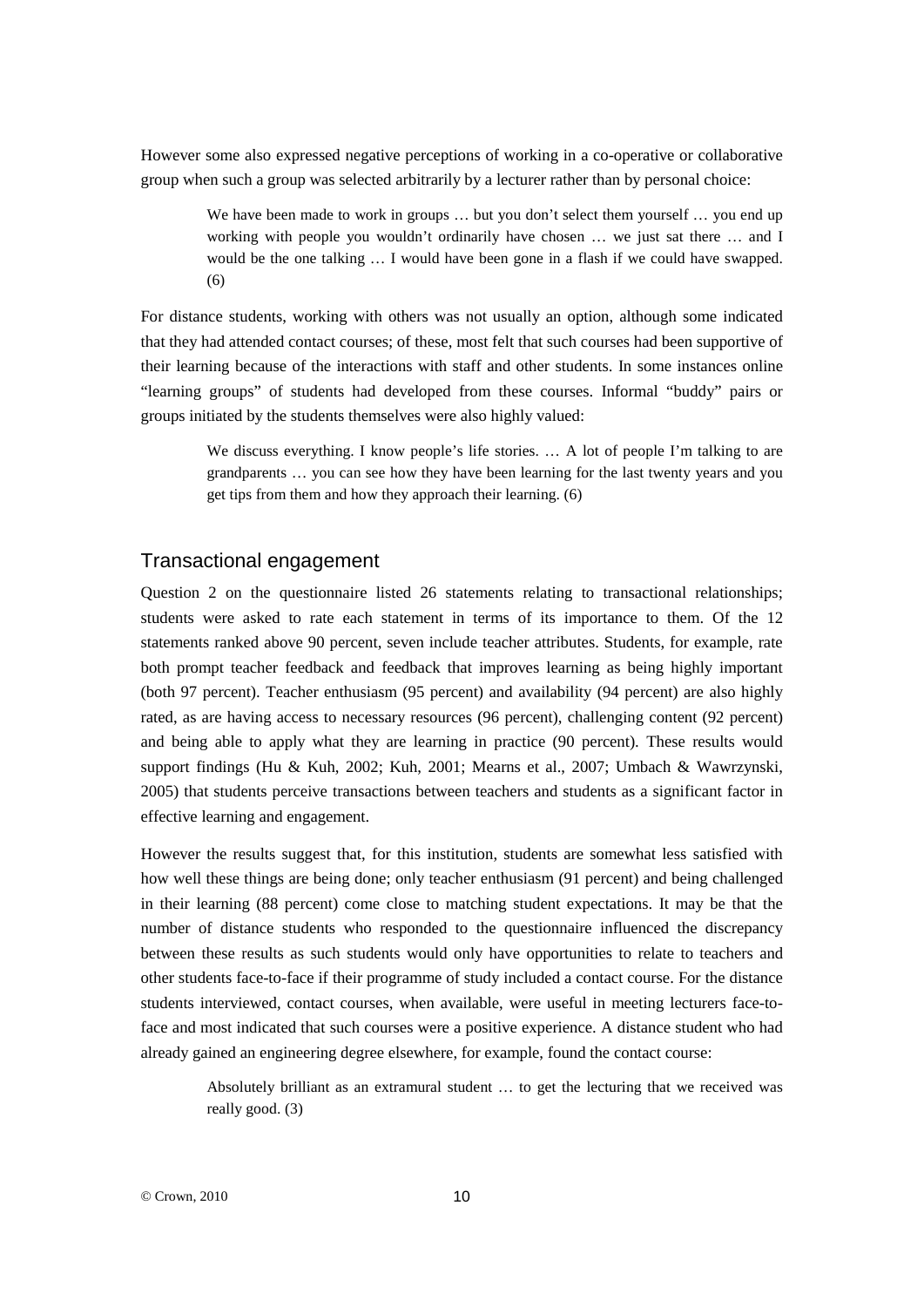Another said:

The contact course I found brilliant … the whole delivery was wonderful, the explanation of policy and theory was really helpful. (8)

Being able to contact lecturers, particularly online, was also helpful:

If I had any problems I could email him or ask him after class and he was very willing to answer questions. (10)

A lecturer … would put on their website the class notes that she had for the internal students … so we had a bit more feedback to work on. You could interact without meeting them … all the lecturers this year have been positive in comments on the website, in discussion pages and chat rooms. (9)

As transactional relationships are identified as one of the major themes affecting student engagement (Zepke & Leach, 2008), it is not surprising that compensating for this potential deficit in distance study can be a challenge. Certainly at this university the emphasis on online learning development has been one of the "solutions" frequently endorsed by the interviewees.

Interviews yielded further information affirming the importance of student/lecturer relationships, both positive and negative:

> I would always have at the back of my mind that you couldn't speak frankly because of the effect at the end of the day when you are having assessments. (1)

In response to a statement relating to what teachers do to help students learn, two responses were:

Giving preparatory material and apart from that not a lot. (2)

Over and above the block course very little apart from having a forum on the internet. (4)

However others found their lecturers very approachable and the feedback useful and affirming:

On one of my papers the marker is awesome, they give me the best feedback … it can be harsh but it can also be, well you have done this right … and so for the following assignments I get better and better. (6)

However, when one experienced student could not contact lecturers when she urgently needed help, the frustration and distress was evident in her comments. It was clear that this disjunction in the student/lecturer relationship was sabotaging her previously established confidence and motivation to the extent that, had she been a less experienced student, she would already have been "lost" to university education. This student's experience reinforces the critical importance of transactional engagement, especially between teachers and learners, even when those learners are apparently autonomous, competent and highly motivated.

#### Institutional support

This research suggests that to aid retention and encourage a sense of "belonging" there is a need for tertiary institutions to provide adequate learning support and pastoral care. A number of

© Crown, 2010 11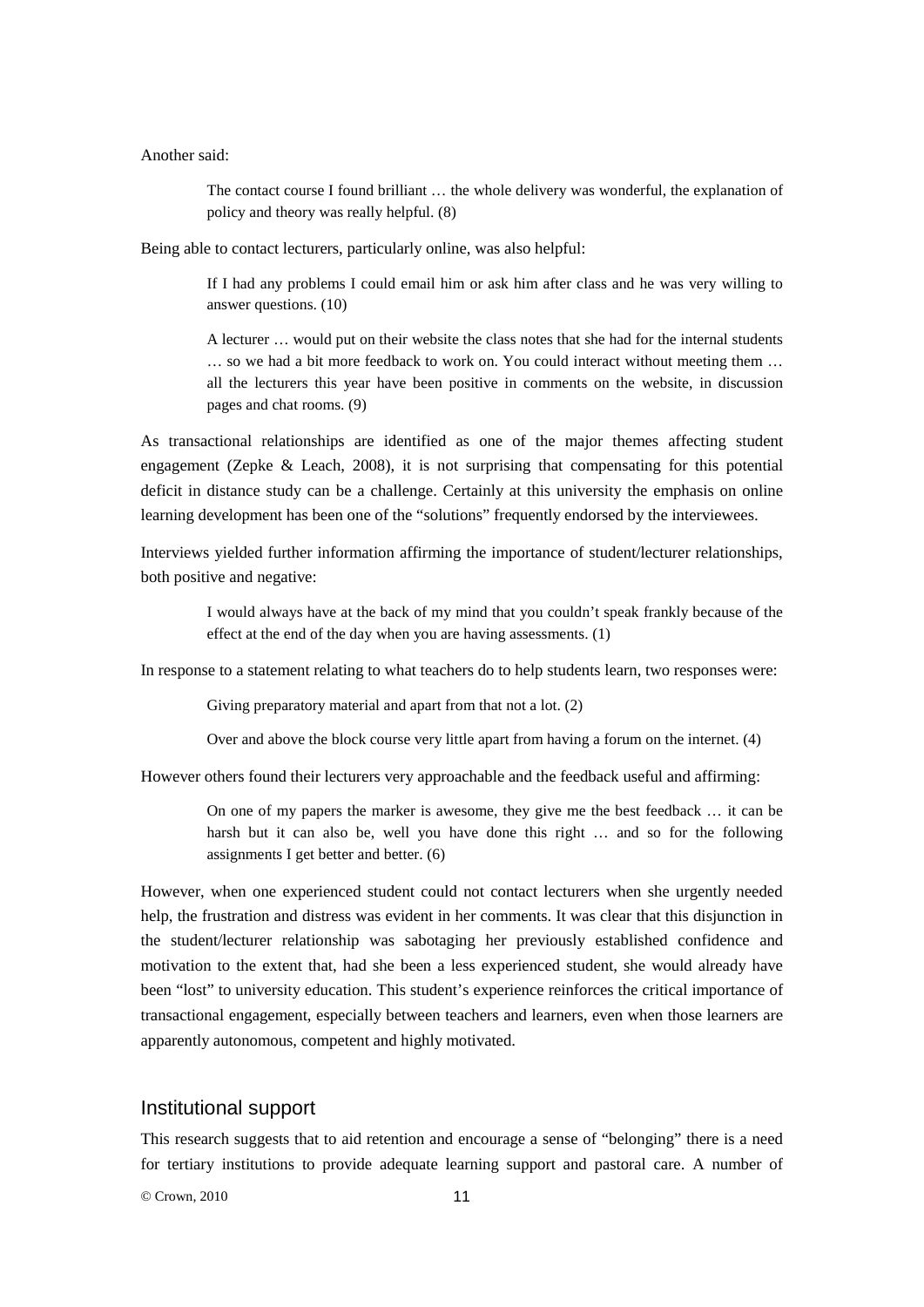questions throughout the questionnaire and interviews asked students how important they considered the institutional support offered by the university to be and how well such support was carried out.

While question 1 focused mainly on motivation and agency, some statements with an organisational focus, such as "feeling I belong here" "knowing how the systems work", "knowing where to get help", knowing how to "use the library" or "access learning support" and "joining in social occasions", elicited information about what areas of institutional support might be valued by students. Supports that could be said to directly relate to learning (library, learning support, understanding the "systems", getting "help") were all rated highly (80 percent to 96 percent). Belongingness, was considered of slightly less importance (76 percent) and "joining in social occasions" was valued by fewer than half the respondents (36 percent). Clearly students want to know about the core support systems a university provides (implying also that they support this provision) but are less concerned with aspects perhaps seen as more peripheral.

A group of statements relating directly to institutional support mechanisms also were included in question 2. Respondents were asked how important they perceived these to be and also how well the university is seen as achieving these mechanisms. Here, support related directly to learning and to fostering familiarity with institutional "systems", seems to be most valued. Most students felt the university either did "very well" or "quite well" in providing these support systems but statements were not rated as highly as those relating to the importance of these systems. For example, 96 percent valued "having access to the learning resources needed" but only 81 percent perceived it as done well. "Knowing how to contact people to get help" received a 92 percent rating but only achieved 80 percent in terms of being done well. These figures suggest students may be disappointed in the quality of service provided, or that the service does not meet their expectations. Alternatively, the relative closeness of the two figures may reflect the fact that the respondents are students who have been "retained" and so have probably found their way around the system. Such discrepancies provide a first step in alerting us to potential gaps, issues and other problems; the questionnaire data analysed against literature information also provided the basis for exploring further.

Responses from question 2 further suggested that these students placed little value on organised university activities. Given the importance placed on organisational support in the literature (Hu & Kuh, 2002; Kuh, 2001), this was surprising. Probing further in the interviews, however, gave some important insights and possible explanations. The interviewees were mostly part-time, distance students and older than the "traditional" school leaver; they represent a significant "voice" in the "lifelong learning" context, especially at this university. The stereotype of the hardpartying and socialising first-year student certainly was not borne out by this group, even among the younger ones. For all of them "time management" was a central issue. For the older students, family and work commitments had to be balanced carefully but even for the younger students, study was no longer the only priority as many needed to work part-time. The choice to access formal support services, such as study skills tuition, involves an investment of time that has to be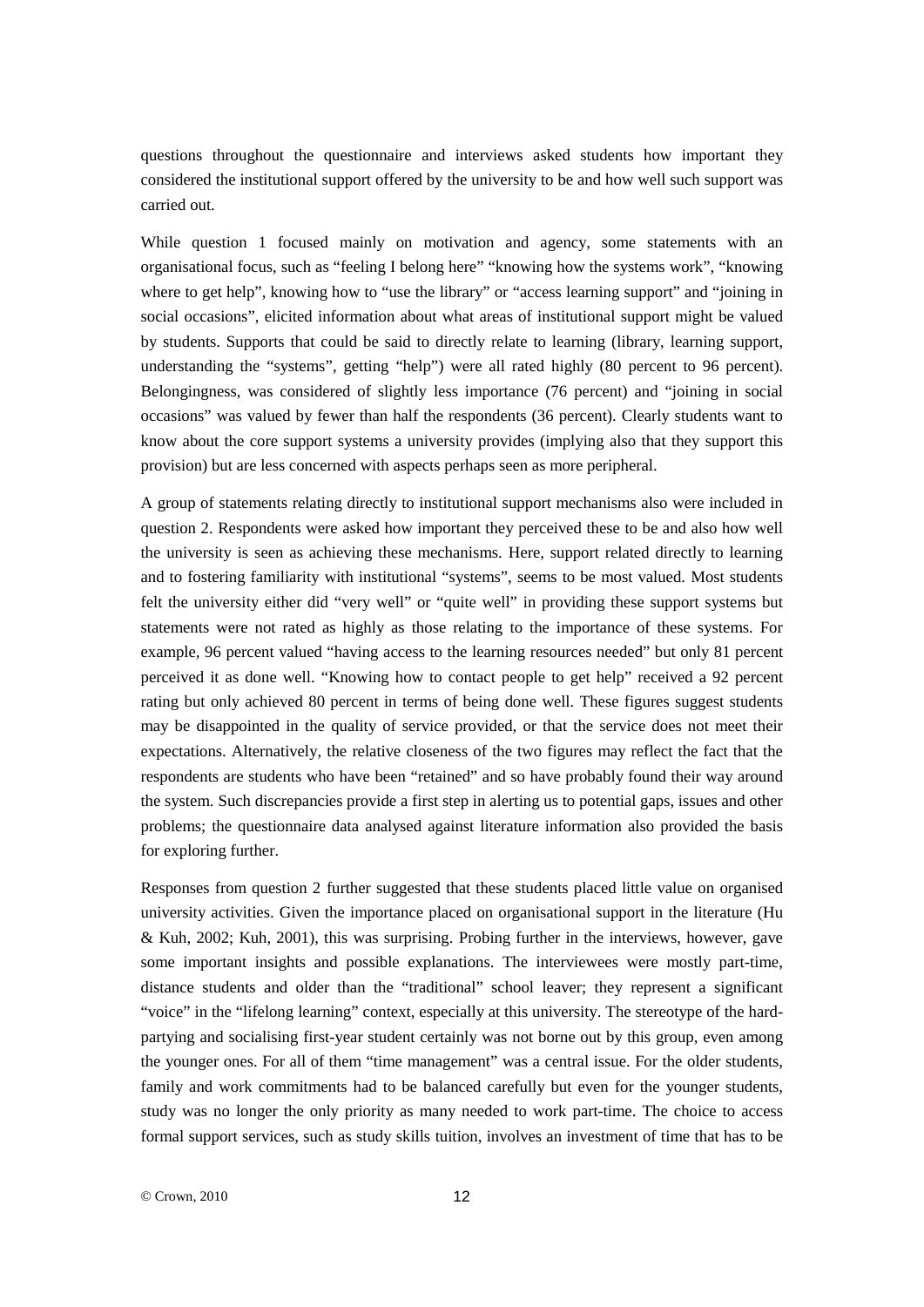weighed against other priorities. In these circumstances it is not surprising that extra support services receive so little endorsement.

The use of acronyms was identified by some interviewees as creating problems in locating relevant services; others suggested that they could live without university-provided facilities but when lecturer support was not forthcoming when needed they perceived their studies to be seriously undermined. One interviewee, who had tried in vain to get help from teaching staff, expressed this strongly:

> I have tried the support staff, the support through the department, support through "learning services" which has been beneficial to a certain degree but because I'm part Maori, I went through the Maori support services and they were much more helpful but again its limited because you are dealing with staff who are not in … [this] … field, so they can't necessarily relate to your topic. (2)

The nature and effect of external factors on student engagement was addressed in question 3, so statements were less directly related to the institutional support theme, although the responses do provide insights into which areas of support might be most fruitful to address. Most students have family support (89 percent) with relatively high family expectations of them (74 percent) and 89 percent also agree that they organise themselves to "succeed in my study". While less than 50 percent rated clubs, friends, health, religion, "cultural commitments" and "bosses" as highly important, about half (53 percent) admit to social activities interfering in their studies. Finances (55 percent) and work commitments (51 percent) make it hard for some to engage fully in their study. While there is a lower correlation with these as to how much respondents perceive they affect study success (39 percent, 51 percent and 43 percent respectively) these are, nevertheless, areas in which institutional support/advice might be needed beyond what is currently provided. A useful insight came from an interviewee enjoying a funded year from a government agency to enable her to study after having had to leave school prematurely through pregnancy:

> This year has been a total free-ride that has helped my motivation. So I've had a full year to build up my confidence, so next year even though I will have a student loan, it won't be such a big deal. (6)

While organised activities may not be particularly valued by students, then, we perhaps should not underestimate the effect of real practical support on students' ability to fully engage actively in their studies.

Finally, in question 4, respondents were asked how often they undertook certain activities and how important these were for them. Somewhat surprisingly, a fairly high percentage indicated that they never attended "cultural" (81 percent), "sporting" (73 percent) and "social" (60 percent), events run by this institution. They did, however, "make social contacts with other students" at least once a month (68 percent) with two-thirds of these at least once a day. Moreover while organised activities have low importance or are even seen as "not applicable" by many, this informal contact with other students, which might include everything from chatting, sharing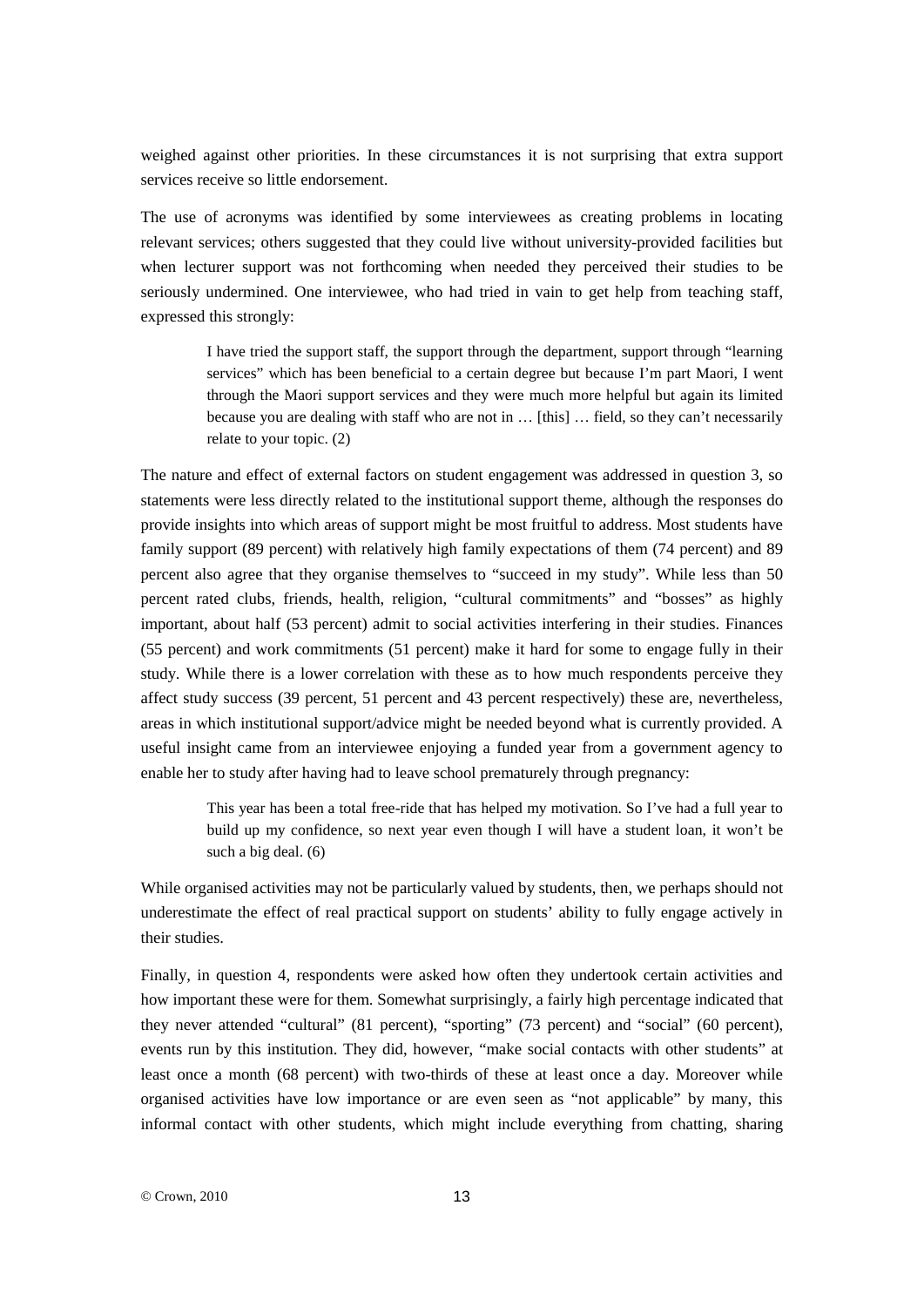coffee or going out to parties, is not only frequent but also valued by most. It seems, then, that organised social occasions have little value compared with informal activities.

It is interesting to note that 77 percent of students "actively seek help" at least once a month. While this is likely to include help from lecturers on particular learning matters, it does signal, perhaps, that institutional learning support may also still be welcomed, especially as 74 percent also rank "seeking help" as important—but knowing how to access this support is sometimes problematic; a graduate "first timer" in this institution felt that poor support structures at the university could be a factor in the dropout rates of students who were struggling:

> I am a high achiever, I am a capable student, I have significant strategies but this year has just about killed me, I would hate to be a struggling student in the … extramural system. (2)

An area of support, valued by a number of interview participants, was the nationally organised society for distance students. This organisation provides a number of services such as textbook sales, shared travel, a newsletter, study skills workshops and networks around the country. This "service" was often identified as valued "institutional support" in contrast to that provided by the university itself. Essential services directly related to learning, such as the library and online learning, as opposed to "pastoral care" services, also received positive endorsement. This insight affirms what the survey suggested, that services as part of courses and directly related to learning, as well as "self-initiated" (and thus "controlled") activities were more valued than those provided by the "kind of very off-putting [university] bureaucracy" (3).

#### Active citizenship

During the review and synthesis of the research literature relevant to this study an unanticipated theme emerged around the area identified as "active citizenship"*.* For universities in particular, this theme, relating to the advanced critical and innovative attributes our graduates are expected to exhibit, represents a primary focus that is not addressed adequately with the other themes. Yet citizenship is a concept that provides an insight into what can be gained from engagement with learning. Kezar and Kinzie (2006) suggest that educational institutions that acknowledge and foster active citizenship qualities in their students demonstrate a positive relationship between the institution's sense of mission and the enriching experiences and level of educational challenge provided

Although they had to be distilled from the other topics there were a number of statements that could be said to relate to the notion of "active citizenship" and how important this is perceived to be by first-time enrolees. Encouragingly, given the number of younger students, most students rate "citizenship" factors such as "knowing how to apply learning", "drawing attention to what needs changing", "being challenged in learning" and "talking to others with different views" as important, though not perhaps at the advanced levels we might want, and expect to see, by graduation. Questions that had a likely "citizenship" flavour, such as: "I question teachers" and "I take a leadership role" deserve unpacking further. While two-thirds of the students in this survey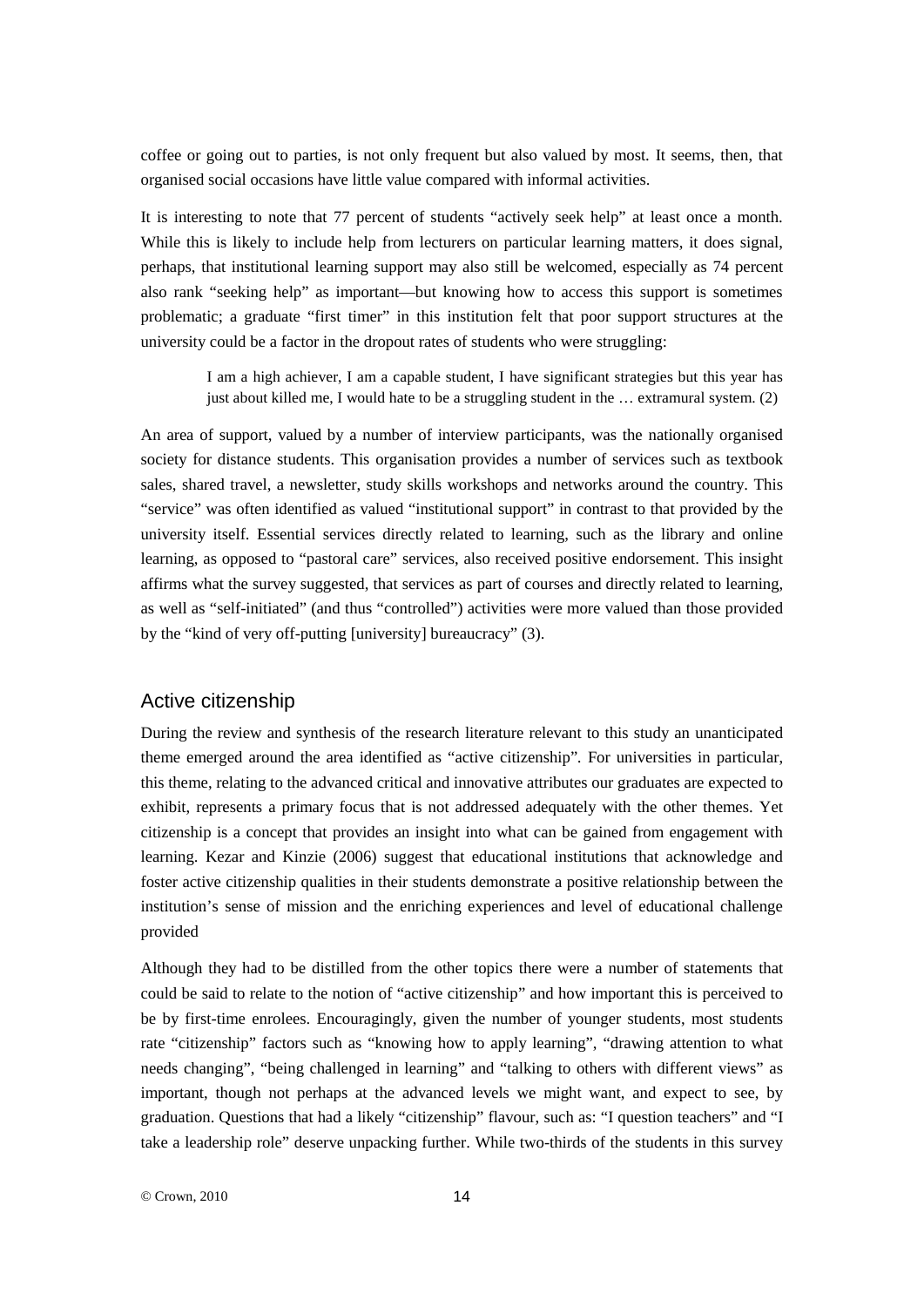question (and value questioning) teachers at least once a month, just what form this takes is, of course, difficult to ascertain from a questionnaire. It could mean just clarifying something rather than the challenging of ideas. Certainly in the interviews students appeared most focused on the pragmatic aspects of applying learning to work and life situations although one student studying for "personal development" clearly revelled in opportunities where:

> Every corner you turn there is something. It's interesting, something valid, something controversial—it gets you thinking. (3)

> I'm learning stuff that I just didn't think about. You just do stuff day to day and don't realise why you are doing it.  $(1)$

> Just having someone there to bounce ideas off, just another example of a way to do something, so you are not just looking at yourself and your ideas. (7)

While "leadership" clearly relates to active citizenship, almost two-thirds of respondents indicate that they never take on a leadership role (nor is it valued by more than 30 percent) but this is perhaps not surprising given the "newness" of the group to the institution and the limited number of leadership roles "available". The interviews elicited very little useful follow-up discussion about leadership (except narrowly within learning groups) suggesting that such issues do not yet register in "first-time" consciousness. Tracking the growth of citizenship awareness through university study programmes, however, would make a worthwhile and original future study of this important aspect of student engagement.

# **Summary and suggestions**

The survey response rates prevent the drawing of definitive conclusions from the data collected; nevertheless this triangulated study provides some useful insights into many features of university student engagement, Much of what we have learned in this study may seem to be commonsensical; for example, that supportive teachers aid learning, that students need to feel competent or that active, meaningful learning that has relevance to "real life" is highly valued. However, in a climate of financial cuts and where the primacy of research sometimes appears to be gaining ground at the expense of quality teaching the "obviousness" of insights from research such as this bear repeating (Tarver, 2007).

Under the strand of motivation and agency, Zepke and Leach (2008) suggest that engaged students are usually intrinsically motivated and need to feel competent to work autonomously and to achieve success. The data from this case study indicate that these are indeed competencies that are valued highly by, and are motivational to, the group of students surveyed. Perhaps the most striking insight from this case study is that while centralised learning-related services have some value to some students, the institutional and transactional support (Zepke & Leach, 2008) valued most highly is that incorporated into the courses themselves. More than anything, it is the teachers—and what they do—that matter! Friendly, interesting lecturers who are reasonably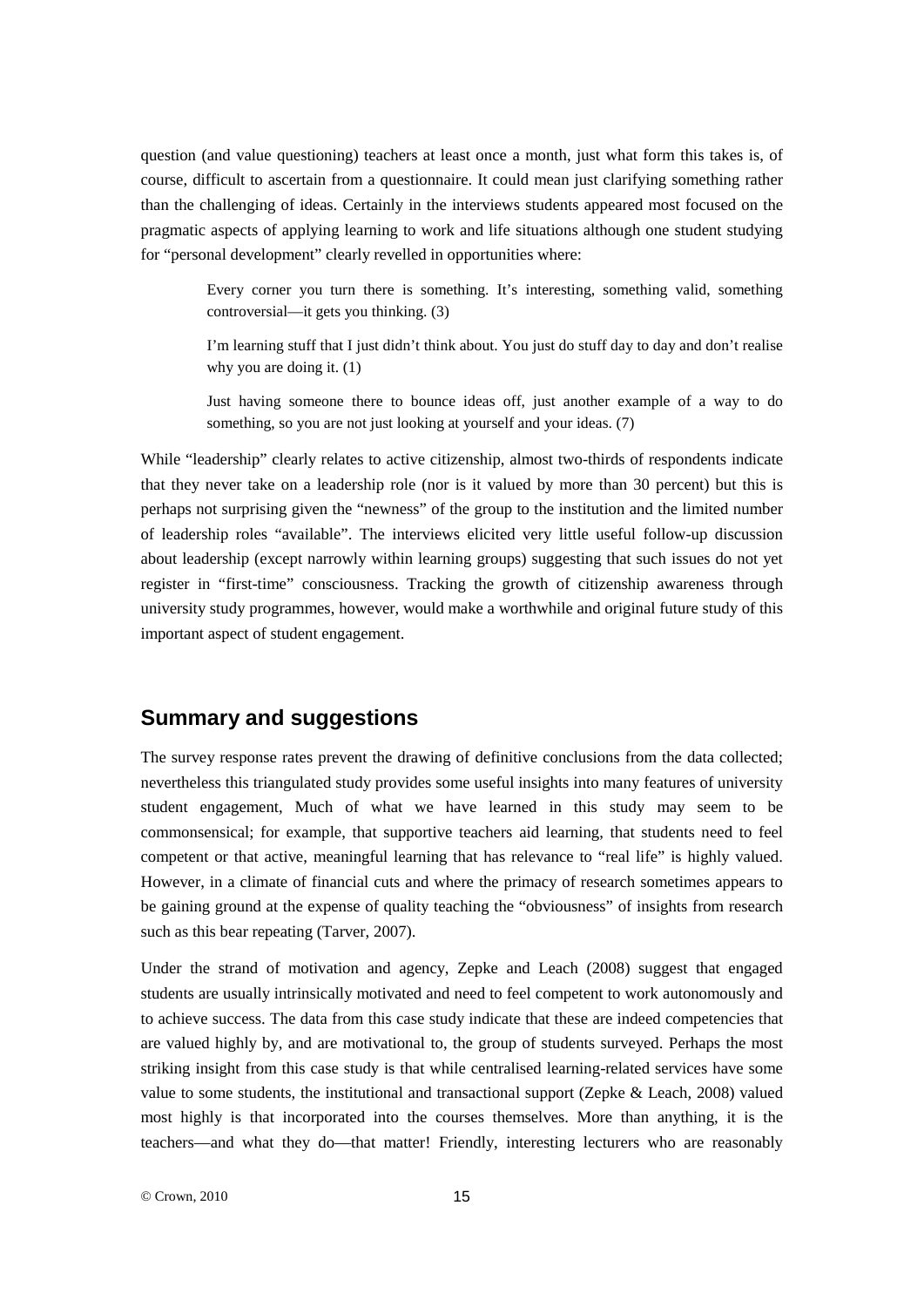available, who challenge and who themselves engage in a teaching–learning dialogue with their students, foster the engagement of those learners in their university study. A reduction in class sizes to increase the opportunities for lecturers' meaningful interaction with students is an idealistic solution that, at this point in time, is unlikely to happen so it is clearly important that lecturers find ways of integrating meaningful and supportive lecturer/student, student/student and small-group interactions within large classes.

Importantly, responses relating to support groups that are self-chosen, either within or without the institution, would suggest that such groups do make a positive contribution to engagement. Consequently the considerable effort made by this institution to develop tutor, mentor or whānau groups during orientation might not be justifiable given the low level of importance accorded such arbitrarily organised groups. We would suggest that the current initiatives be re-examined to ascertain how maximum advantage can be gained for learners, especially if lecturers are finding less time to put into transactional teaching.

Some responses from students of minority ethnic groups suggest that some institutional support fits the dominant culture of New Zealand rather than that of many minority cultures represented within the student body. Looking more closely at the minority voices that do endorse the importance of some institutional support mechanisms could highlight target areas for future consideration. It is important that support at the organisational level should help to fill in the gaps that are created for some students whose cultural capital, widely defined, is not activated in this dominant system rather than mainly support the majority of motivated, competent learners able to exercise autonomous agency in a way that fits the dominant culture. While individual teaching staff may feel unable to offer additional support themselves beyond good practice, we recommend that university-based institutional support provisions be reviewed to see what enhanced supports can be provided. As Devlin, Brocket, and Nichols (2009) point out, "there are particular, and significant, challenges in engaging a student body that is diverse and increasingly off campus" (p. 114).

Finally, the strand of "active citizenship" (Zepke & Leach, 2008) calls for greater consideration. This strand was given low priority by the participants in this case study; this appears to be because students have a narrower focus on the achievement of their immediate academic and transactional goals, especially at this early stage as first-time enrolees in the institution. However this goal is almost always articulated in one form or another in both university mission statements and expected graduate profiles. The triangulation of this case study indicates a discrepancy in emphasis on this strand, which nevertheless underpins a defining characteristic of higher education (Walters & Watters, 2001). In the introduction, it was suggested that "engagement" is a difficult concept to define beyond specifying that the process must generate "high quality learning" (Australian Council of Educational Research, 2008). As a result of this study, we suggest an added refinement on the "test" of "engagement" in university education, in "mapping" exercises (Devlin et al., 2009). Such mapping must include active citizenship features for without this aspect, student engagement in higher learning cannot be said to be fully accomplished. We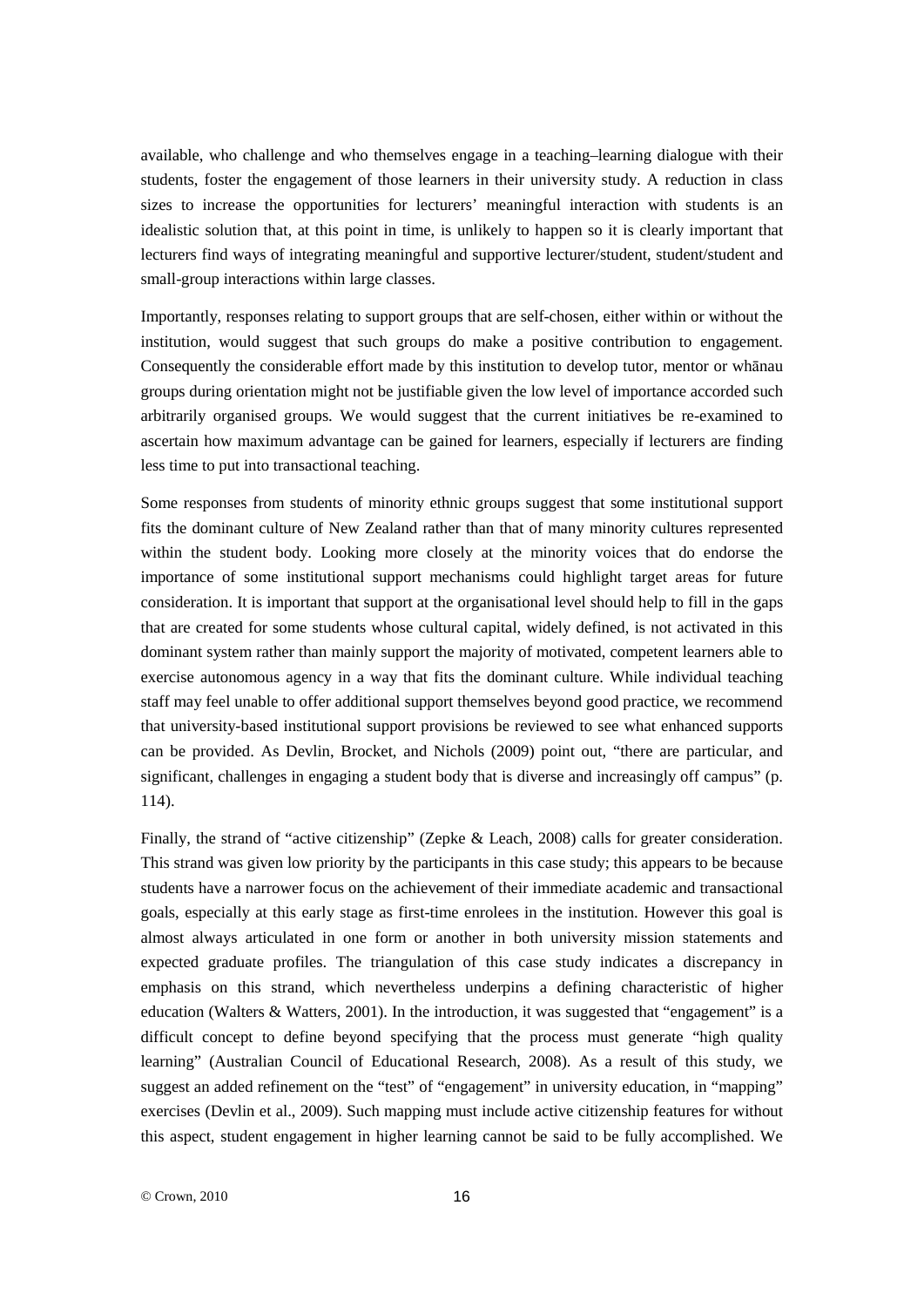recommend that future engagement research could profitably focus on tracking this aspect, identifying relevant teaching and learning strategies and further refining the concept.

# **Acknowledgement**

This is to acknowledge the funding provided by the Teaching and Learning Research Initiative (TLRI) that made this research possible.

## **References**

- Australian Council for Educational Research. (2008). *Attracting, engaging and retaining: New conversations about learning. Australasian student engagement report.* Camberwell, Victoria: Author.
- Barnett, R., & Coate, K. (2005). *Engaging the curriculum in higher education.* Maidenhead, UK: Society for Research into Higher Education and Open University Press.
- Butler-Kisber, L., & Portelli, J. (2003). The challenge of student engagement: Beyond mainstream conceptions and practice*. McGill Journal of Education, 38*(2), 207–220*.*
- Calder, A. (2004). Peer interaction in the transition process. *Journal of the Australian and New Zealand Student Services Association, 23*, 4–16.
- Coates, H. (2006). *Student engagement in campus-based and online education*. London: Routledge.
- Community College Survey of Student Engagement. (2006). *Act on fact: Using data to improve student success. 2006 findings*. Austin: University of Texas.
- Deci, E., & Ryan, R. (2000). The 'what' and "why" of goal pursuits: Human needs and the selfdetermination of behaviour. *Psychological Inquiry*, *11*(4), 227–268.
- Devlin, M., Brocket, J., & Nichols, S. (2009). Focusing on university student engagement at the institutional level. *Journal of Higher Education Policy and Management, 31*(2), 109–119.
- Farrell, B., & Farrell, H. (2008). Student satisfaction with co-operative learning in an Accounting curriculum. *Journal of University Teaching and Learning Practice, 5*(2), 39–54.
- Fazey, D. M. A., & Fazey, J. A. (2001). The potential for autonomy in learning: Perceptions of competence, motivation and locus of control in first-year undergraduate students. *Studies in Higher Education, 26*(3), 345–361.
- Hu, S. P., & Kuh, G. D. (2002). Being (dis)engaged in educationally purposeful activities: The influences of student and institutional characteristics. *Research in Higher Education, 43*(5), 555– 575.
- Hu, S. P., & Kuh, G. D. (2003). Maximizing what students get out of college: Testing a learning productivity model. *Journal of College Student Development, 44*(2), 185–203.
- Kezar, A. J., & Kinzie, J. L. (2006). Examining the ways institutions create student engagement: The role of mission. *Journal of College Student Development, 47*(2), 149–172.
- Krause, K-L. (2005, September). *Engaged, inert or otherwise occupied? Deconstructing the 21st century undergraduate student.* Keynote address presented at the Sharing Scholarship in Learning and Teaching: Engaging Students Symposium, James Cook University, Townsville, Queensland.
- Krause, K-L., & Coates, H. (2008). Students' engagement in first-year university. *Assessment and Evaluation in Higher education, 33*(5), 493–505.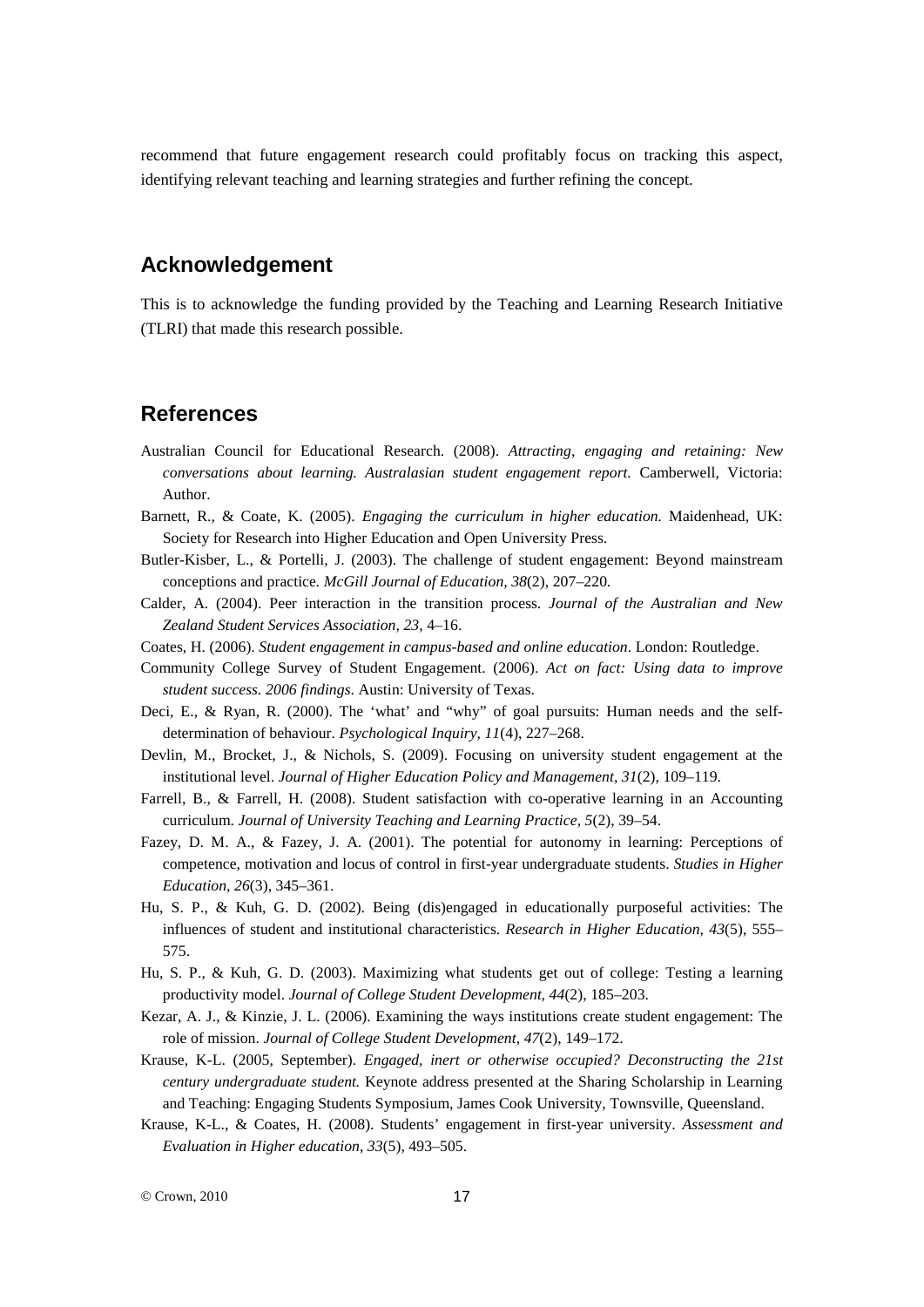- Kuh, G.D. (2001). *The national survey of student engagement: Conceptual framework and overview of psychometric properties.* Bloomington, IN: Indiana University Center for Postsecondary Research and Planning.
- Kuh, G. D., & Gonyea, R. (2003). The role of the academic library in promoting student engagement in learning. *College and Research Libraries, 64*(4), 256–282.
- Kuh, G. D., Kinzie, J., Schuh, J., Whitt, E., & Associates. (2005). *Student success in college: Creating conditions that matter*. San Francisco: Jossey-Bass.
- McInnis, C. (2003, August). *New realities of the student experience: How should universities respond?* Keynote address presented at the 25th annual European Association for Institutional Research Forum, Limerick.
- Mearns, K., Meyer, J., & Bharadwaj, A. (2007). Student engagement in human biology practical sessions. In *Student Engagement. Proceedings of the 16th Annual Teaching Learning Forum, 30– 31 January 2007*. Perth: The University of Western Australia. Retrieved from http://lsn.curtin.edu.au/tlf/tlf2007/refereed/mearns.html
- Moran, E. T., & Gonyea, T. (2003). *The influence of academically-focused peer interaction on college students' development.* USA: State University of New York at Plattsburgh and New Hampshire College.
- Pittaway, S., & Moss, T. (2006, July). *Contextualising student engagement: Orientation and beyond in teacher education.* Paper presented at the 9th Pacific Rim First Year in Higher Education Conference, Griffith University, Gold Coast Campus, Australia.
- Porter, S. (2006). Institutional structures and student engagement. *Research in Higher education, 47*(5), 531–558.
- Reason, R., Terenzini, P., & Domingo, R. (2006). First things first: Developing academic competence in the first year of college. *Research in Higher Education*, *47*(2), 149–175.
- Russell, B. (2007). With a little help from my friends: Preservice teacher education students' perceptions of the importance of peer support. *New Zealand Journal of Adult Learning, 35*(1), 71– 87.
- Salyo, R. (1975). *Qualitative differences in learning as a function of the learner's conception of the task.* Gothenburg: Acta Universitatis Gothoburgensis.
- Taylor, J. (2008). Assessment in first year university: A model to manage transition. *Journal of University Teaching and Learning Practice, 5*(1), 19–33.
- Tarver, M. (2007). *Why I am not a professor or the decline and fall of the British university.* Retrieved from <http://www.lambdassociates.org/blog/decline.htm>
- Tertiary Education Commission. (2005). *The challenge of engagement involving small and mediumsized enterprises in industry training.* Wellington: Author.
- Tertiary Education Commission. (2007). *The Tertiary Education Strategy, 2007–2012*. Wellington: Author.
- Tertiary Education Commission. (2009). *Teaching adults to listen and speak to communicate using the learning progressions*. Wellington: Author.
- Tinto, V. (1987). *Leaving college: Rethinking the causes and cures of student attrition*. Chicago: University of Chicago Press.
- Tinto, V. (1993). *Leaving college: Rethinking the causes and cures of student attrition* (2nd ed.). Chicago: University of Chicago Press.
- Umbach, P. D., & Wawryzynski, M. R. (2005). Faculty do matter: The role of college faculty in student learning and engagement. *Research in Higher Education, 47*(2), 15–184.
- Walters, S., & Watters, K. (2001). Lifelong learning, higher education and active citizenship: From rhetoric to action. *International Journal of Lifelong Education, 20*(6), 471–478.